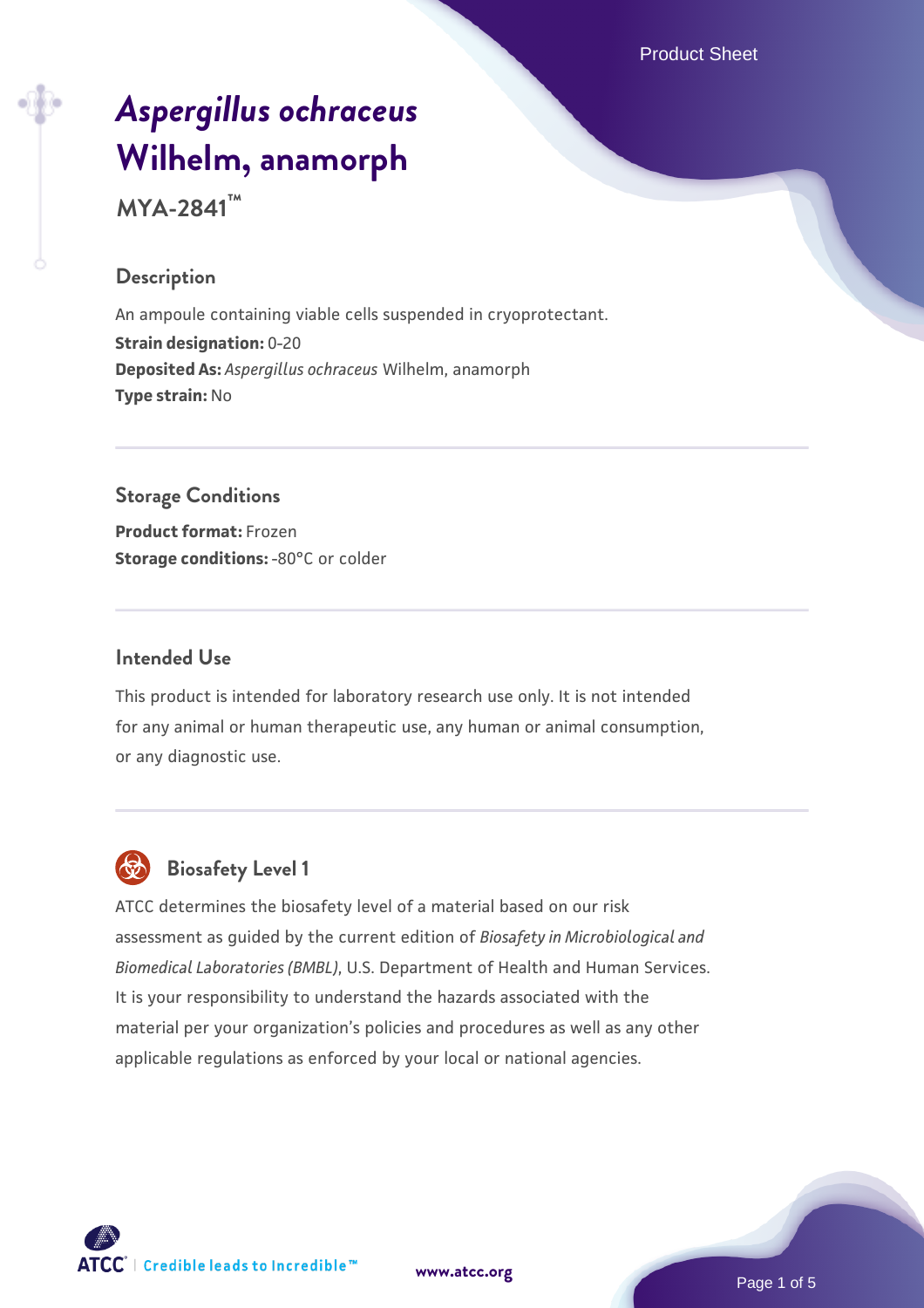ATCC highly recommends that appropriate personal protective equipment is always used when handling vials. For cultures that require storage in liquid nitrogen, it is important to note that some vials may leak when submersed in liquid nitrogen and will slowly fill with liquid nitrogen. Upon thawing, the conversion of the liquid nitrogen back to its gas phase may result in the vial exploding or blowing off its cap with dangerous force creating flying debris. Unless necessary, ATCC recommends that these cultures be stored in the vapor phase of liquid nitrogen rather than submersed in liquid nitrogen.

## **Certificate of Analysis**

For batch-specific test results, refer to the applicable certificate of analysis that can be found at www.atcc.org.

#### **Growth Conditions**

**Medium:**  [ATCC Medium 325: Malt extract agar \(Blakeslee's formula\)](https://www.atcc.org/-/media/product-assets/documents/microbial-media-formulations/3/2/5/atcc-medium-325.pdf?rev=146ec77015184a96912232dcb12386f9) **Temperature:** 25°C

#### **Handling Procedures**

**Frozen ampoules** packed in dry ice should either be thawed immediately or stored in liquid nitrogen. If liquid nitrogen storage facilities are not available, frozen ampoules may be stored at or below -70°C for approximately one week. **Do not under any circumstance store frozen ampoules at refrigerator freezer temperatures (generally -20°C)**. Storage of frozen material at this temperature will result in the death of the culture.

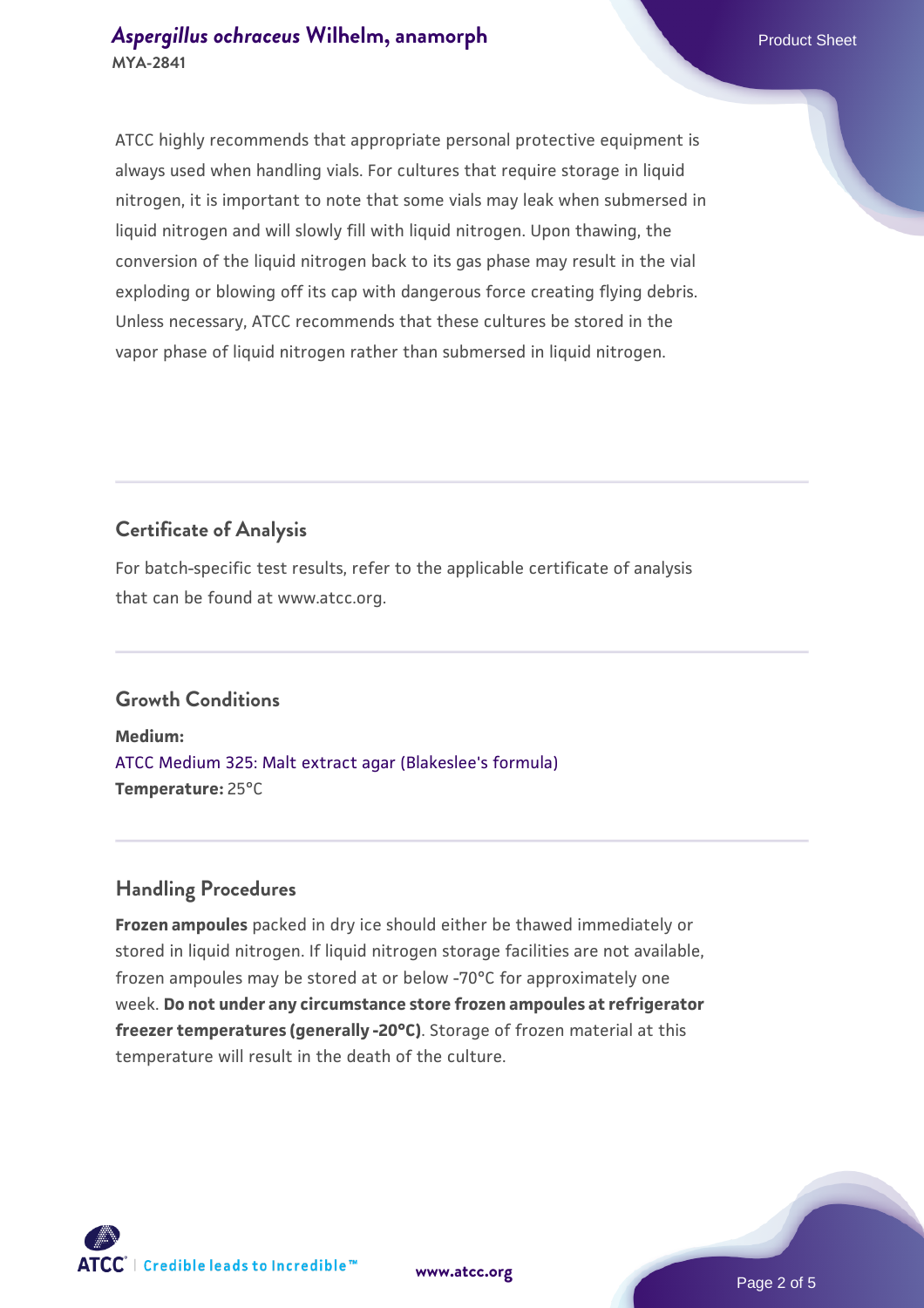- 2. Immediately after thawing, wipe down ampoule with 70% ethanol and aseptically transfer at least 50 µL (or 2-3 agar cubes) of the content onto a plate or broth with medium recommended.
- 3. Incubate the inoculum/strain at the temperature and conditions recommended.
- 4. Inspect for growth of the inoculum/strain regularly for up to 4 weeks. The time necessary for significant growth will vary from strain to strain.

## **Material Citation**

If use of this material results in a scientific publication, please cite the material in the following manner: *Aspergillus ochraceus* Wilhelm, anamorph (ATCC MYA-2841)

#### **References**

References and other information relating to this material are available at www.atcc.org.

#### **Warranty**

The product is provided 'AS IS' and the viability of ATCC® products is warranted for 30 days from the date of shipment, provided that the customer has stored and handled the product according to the information included on the product information sheet, website, and Certificate of Analysis. For living cultures, ATCC lists the media formulation and reagents that have been found to be effective for the product. While other unspecified media and reagents may also produce satisfactory results, a change in the ATCC and/or depositor-recommended protocols may affect the

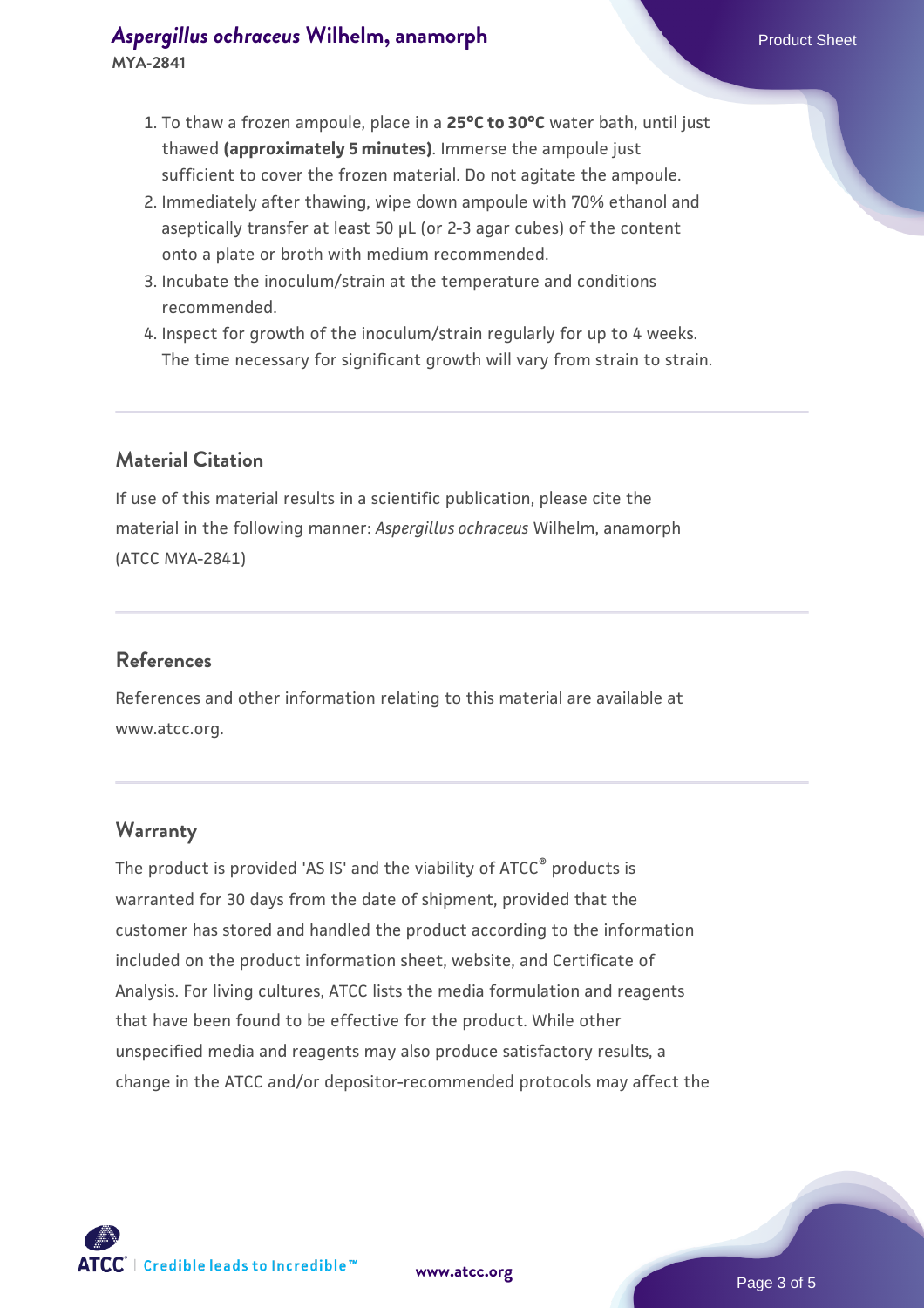#### **[Aspergillus ochraceus](https://www.atcc.org/products/mya-2841) [Wilhelm, anamorph](https://www.atcc.org/products/mya-2841)** Product Sheet **MYA-2841**

recovery, growth, and/or function of the product. If an alternative medium formulation or reagent is used, the ATCC warranty for viability is no longer valid. Except as expressly set forth herein, no other warranties of any kind are provided, express or implied, including, but not limited to, any implied warranties of merchantability, fitness for a particular purpose, manufacture according to cGMP standards, typicality, safety, accuracy, and/or noninfringement.

#### **Disclaimers**

This product is intended for laboratory research use only. It is not intended for any animal or human therapeutic use, any human or animal consumption, or any diagnostic use. Any proposed commercial use is prohibited without a license from ATCC.

While ATCC uses reasonable efforts to include accurate and up-to-date information on this product sheet, ATCC makes no warranties or representations as to its accuracy. Citations from scientific literature and patents are provided for informational purposes only. ATCC does not warrant that such information has been confirmed to be accurate or complete and the customer bears the sole responsibility of confirming the accuracy and completeness of any such information.

This product is sent on the condition that the customer is responsible for and assumes all risk and responsibility in connection with the receipt, handling, storage, disposal, and use of the ATCC product including without limitation taking all appropriate safety and handling precautions to minimize health or environmental risk. As a condition of receiving the material, the customer agrees that any activity undertaken with the ATCC product and any progeny or modifications will be conducted in compliance with all applicable laws, regulations, and guidelines. This product is provided 'AS IS' with no representations or warranties whatsoever except as expressly set forth herein and in no event shall ATCC, its parents, subsidiaries, directors, officers, agents, employees, assigns, successors, and affiliates be liable for indirect, special, incidental, or consequential damages of any kind in connection with



**[www.atcc.org](http://www.atcc.org)**

Page 4 of 5